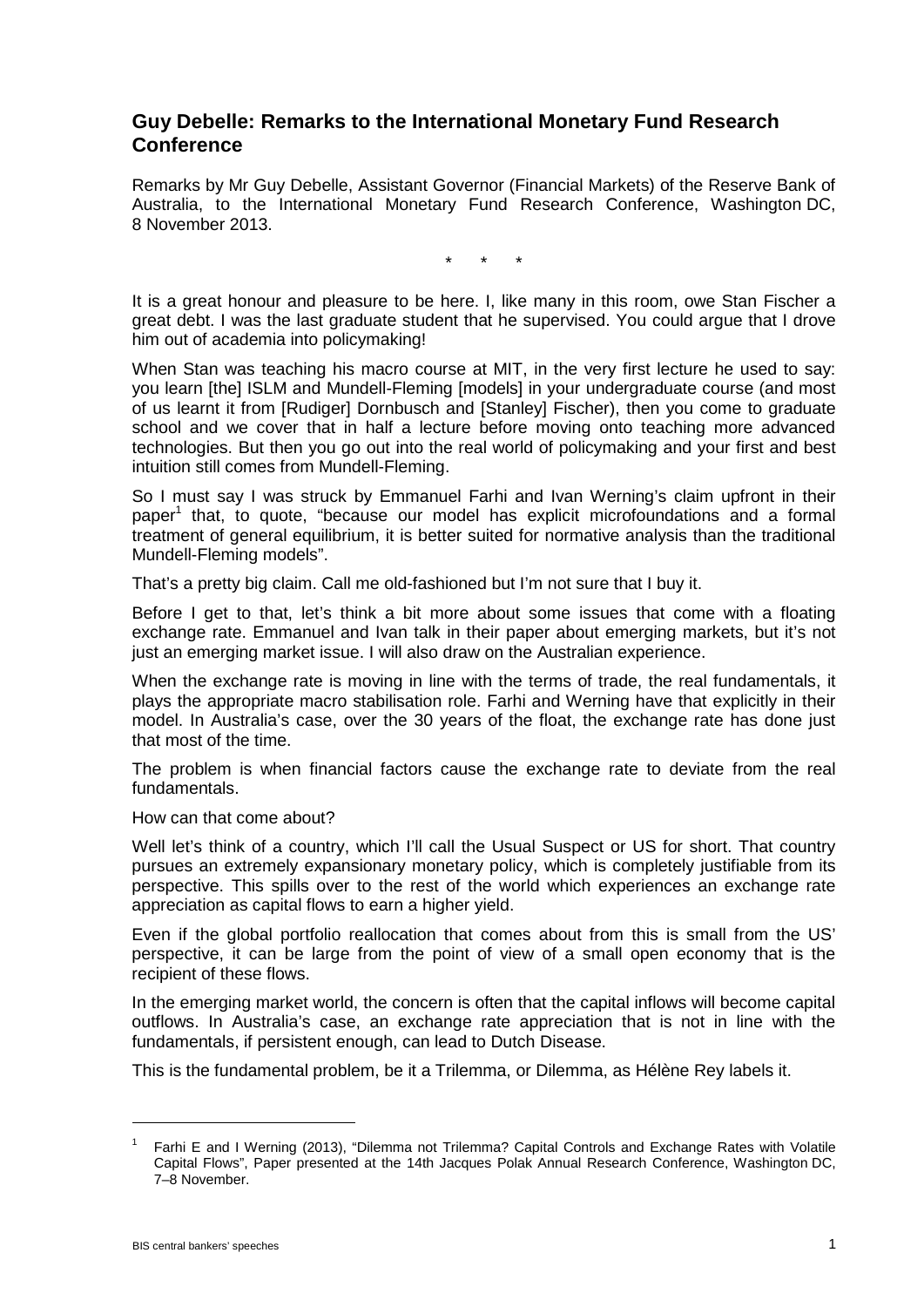But, you might say, isn't a stronger US economy good for the rest of the world? Or in other words, "suck it up sunshine".

That may well be true for the rest of the world as a whole, but it is not necessarily true for every other country. There is an income and a substitution effect at work here. The income effect is the boost from a stronger US in terms of greater global demand. The substitution effect is the negative effect of the exchange rate appreciation. The substitution effect can outweigh the income effect, particularly if you don't trade that much with the US and/or if the capital flows are large relative to the size of your economy leading to a relatively large appreciation of the exchange rate.

That is the fundamental problem that the authors are getting at in their paper. Though, so far, Mundell-Fleming has done just as well in getting to this point as their more advanced technology.

Now let's think about what happens when the capital flow reverses. (I would note that the term "sudden stop" maybe isn't the right term to use, being a hold-over from a fixed exchange rate world.)

In Australia's case, the exchange rate depreciates and the main concern is inflation. This is manageable if the appropriate macro framework is in place, such as an inflation targeting framework. This is one of the points of Fischer's 2001 lecture at the first incarnation of this conference.

In the emerging markets world there are two problems. The first are also inflation concerns, particularly if inflation expectations are less well anchored. The second are balance sheet effects in the form of unhedged foreign exchange denominated liabilities. This is the genesis of the fear of floating and was critical in the Asian crisis. Paul Krugman's second generation models capture this well.

Does the model in the paper here capture this? Mostly. It captures the issue of the exchange rate not moving in line with the fundamentals. It doesn't capture this balance sheet channel though, where the exchange rate depreciation hurts so much.

Why doesn't the standard macro response work? That is, when the exchange rate appreciates, lower interest rates to ameliorate its impact. Mundell-Fleming would say to do that. It would also say use fiscal policy, which is not discussed in the paper.

Extreme reductions in interest rates can cause problems of excessive price rises in domestic asset markets. So could one turn to "macro-prudential" measures? These are effectively domestic capital controls on the locals, rather than the capital controls on the foreigners that the paper proposes.

Basically one is trying to make yourself less attractive to foreign capital inflow. That's the fundamental issue here in this paper.

That has posed an interesting conundrum in Australia in recent years. We have been experiencing a "boom with gloom". We have had the difficult balancing act of trying to tell foreigners that the economy is not as good as they think it is, so stop sending us so much capital, while at the same time trying to convince the locals that the economy is not as bad as they think it is. Now that's a real dilemma!

In the end I see the model in this paper as proposing capital controls to address the distortion of the exchange rate moving out of line with the fundamentals. Basically it boils down to the Tinbergen principle. With only monetary policy, there is one instrument and two objectives. Give me another policy instrument and it is easier to hit the two objectives.

But other potential instruments are not considered in the paper. For example, intervention in the foreign exchange market in the form of reserve accumulation, which has been used in many emerging markets. This is helpful on the way in, in terms of dampening the inflows, but it also helpful in dealing with the outflows when they come.